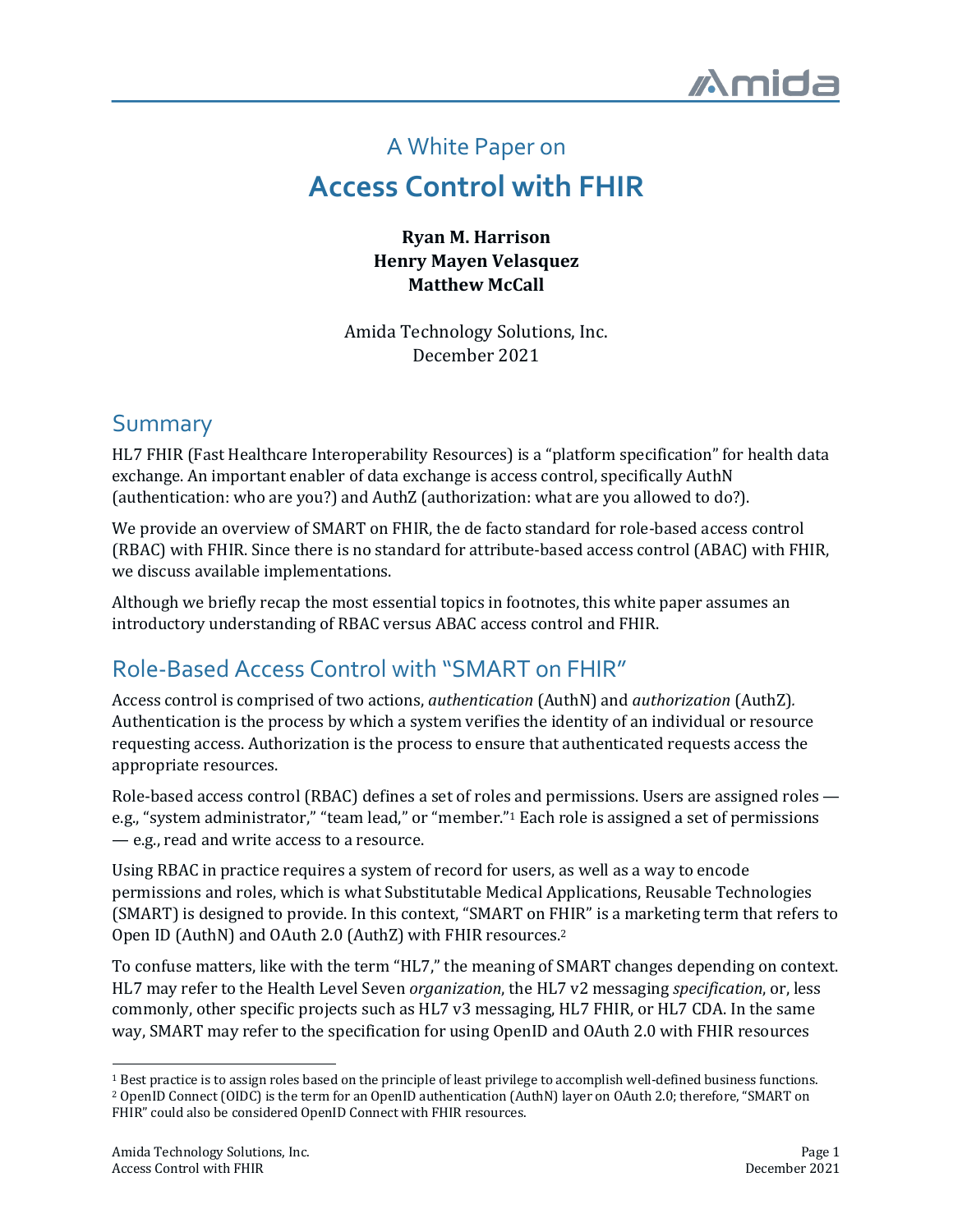(our usage), the specific FHIR implementation guide (SMART Application Launch Framework Implementation Guide<sup>3</sup>), the non-profit organization "SMART Health IT project," or the collaboration between the SMART Health IT project and the Argonaut project, which drives adoption of the specification among electronic health record (EHR) vendors and the app community. 

OAuth 2.0 defines a protocol for the exchange of tokens. [SON Web Tokens (JWTs<sup>4</sup>) are a specific encoding for tokens. JWTs are a convenient token format for distributed web applications because they can be verified by client applications  $-$  i.e., they require no additional server-side verification or look-up. A JWT has three parts: header, payload, and signature.

The header contains the cryptographic signing algorithm  $\left[\frac{a \log 5}{a}\right]$  and token type  $\left(\frac{t}{v}p\right)$ . The payload contains claims, most importantly authorization permissions  $(\text{scope})$  and expiry time  $(\exp)$ . The signature allows a client to independently verify that the [WT, and thereby the [WT's claims, have not been tampered with.<sup>6</sup>

#### **JWT** scope Claim

The  $JWT$  specification does not specify how the  $\sigma$  scope claim is encoded.<sup>7</sup> Here, the innovations of SMART on FHIR are 1) separating "patient" and "user" namespaces, 2) tying the scope authorization permissions directly to FHIR resource types, and 3) standardizing the scope format for FHIR applications.

The SMART on FHIR Implementation Guide distinguishes between "patient-specific" and "userlevel" interactions.<sup>8</sup> A permission prefixed with patient/ concerns one and only one patient, while a permission prefixed with  $user/ concerns$  all administrative functions to which that user has access. For example, viewing one's own personal health record would use a patient/ prefixed permission, while viewing a listing of all patients on a nurses' ward would use a  $user/$  prefixed permission.

SMART on FHIR restricts access within  $\text{pattern}/\text{and } \text{user}/\text{by}$  resource type. For example, patient/Patient.write allows write access to the Patient resource type for a specific patient. This would include the POST, PUT, PATCH, and DELETE REST verbs. Meanwhile, user/Observation.read allows read access to the Observation resource type for all observations the given user has access to. This includes the  $GET$  and  $HEAD$  REST verbs.

Taken together, the  $\frac{1}{2}$  scope standardization of permissions takes the form:

```
patient/:resourceType.(read|write|*)
user/:resourceType.(read|write|*)
```
(https://tools.ietf.org/html/rfc7519#section-4.1).

<sup>3</sup> http://hl7.org/fhir/smart-app-launch/

<sup>4</sup> https://tools.ietf.org/html/rfc7519

 $5$  The most common alg for JWTs are HS256 (HMAC with SHA-256) and RS256 (RSA PKCS#1 signature with SHA-256, with a minimum recommended key size of 2048 bits); the former requires a shared secret (usually base64 encoded), while the latter is an asymmetric public/private  $\ker$ .

<sup>&</sup>lt;sup>6</sup> While the shared secret (HMAC) or public key (RSA) are required to *verify* the signature, anyone can *read* the header and payload content of a JWT. For use cases where the payload must be kept private, see JSON Web Encryption (JWE). 7 The scope claim is used by convention, and is not one of the seven registered claims

<sup>8</sup> http://hl7.org/fhir/smart-app-launch/scopes-and-launch-context/index.html#patient-specific-scopes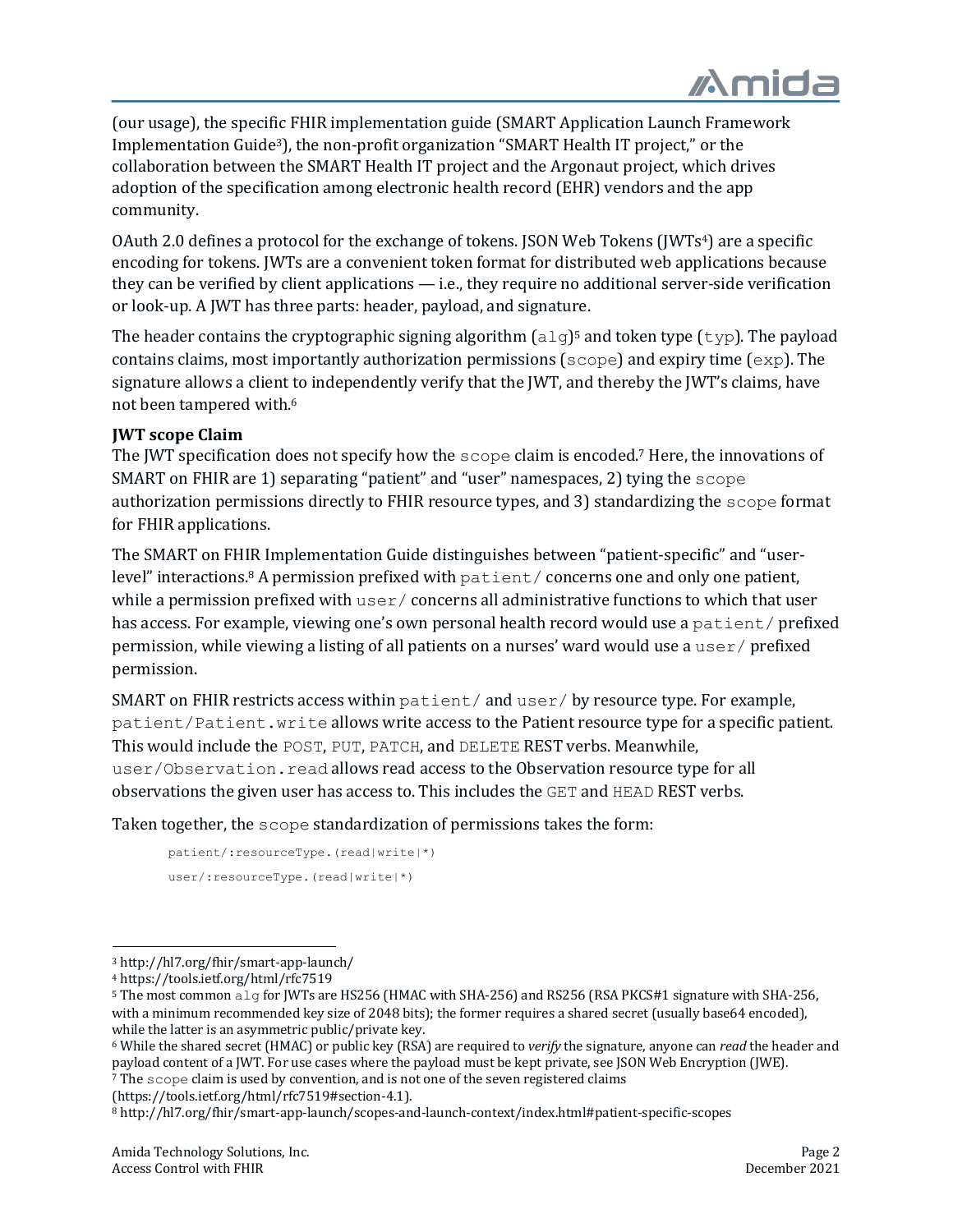... where : resourceType is a single FHIR resource. Commonly scoped FHIR resources include Claim, ExplanationOfBenefit (EOB), Patient, Practitioner, Observation and Organization.

#### **Example with SMART on FHIR access token**

JWTs are generic and can be used for all the common token types: access token, id token (identity token), and refresh token. Here, we demonstrate a worked example of a SMART on FHIR access token used for authorization.

Base64 serialized access token, with the format header.payload.signature:

```
eyJ0eXAiOiJKV1QiLCJhbGciOiJIUzI1NiJ9.eyJpc3MiOiJodHRwczovL2Voci5leGFtcGxlLmNvbS9maGlyIiwi
aWF0IjoxNTYzMjI3NzQ5LCJleHAiOjE1OTQ3NjM3NDksImF1ZCI6Im15c21hcnRvbmZoaXJhcHAuZXhhbXBsZS5jb
20iLCJzdWIiOiJteXVzZXJAbXlzbWFydG9uZmhpcmFwcC5leGFtcGxlLmNvbSIsInNjb3BlIjoib3BlbmlkIGZoaX
JVc2VyIHBhdGllbnQvKi5yZWFkIn0.BXs6kt7nrMxGEkOGUtUeZt34smU6Mdt1VjHzrX2QoUg
```
#### With the de-serialized contents:<sup>9</sup>

```
Header
{
   "typ": "JWT",
   "alg": "HS256"
}
Payload
{
   "iss": "https://ehr.example.com/fhir",
   "iat": 1563227749,
   "exp": 1594763749,
   "aud": "mysmartonfhirapp.example.com",
   "sub": "myuser@mysmartonfhirapp.example.com",
   "scope": "openid fhirUser patient/*.read"
}
Signature
{
   HMACSHA256(base64UrlEncode(header) + "."
   +base64UrlEncode(payload), secret <SMARTonFHIR>)
}
```
This allows access to an id token (scope: openid fhirUser) and all patient data (scope: patient/\*.read).

<sup>&</sup>lt;sup>9</sup> Try for yourself at jwt.io.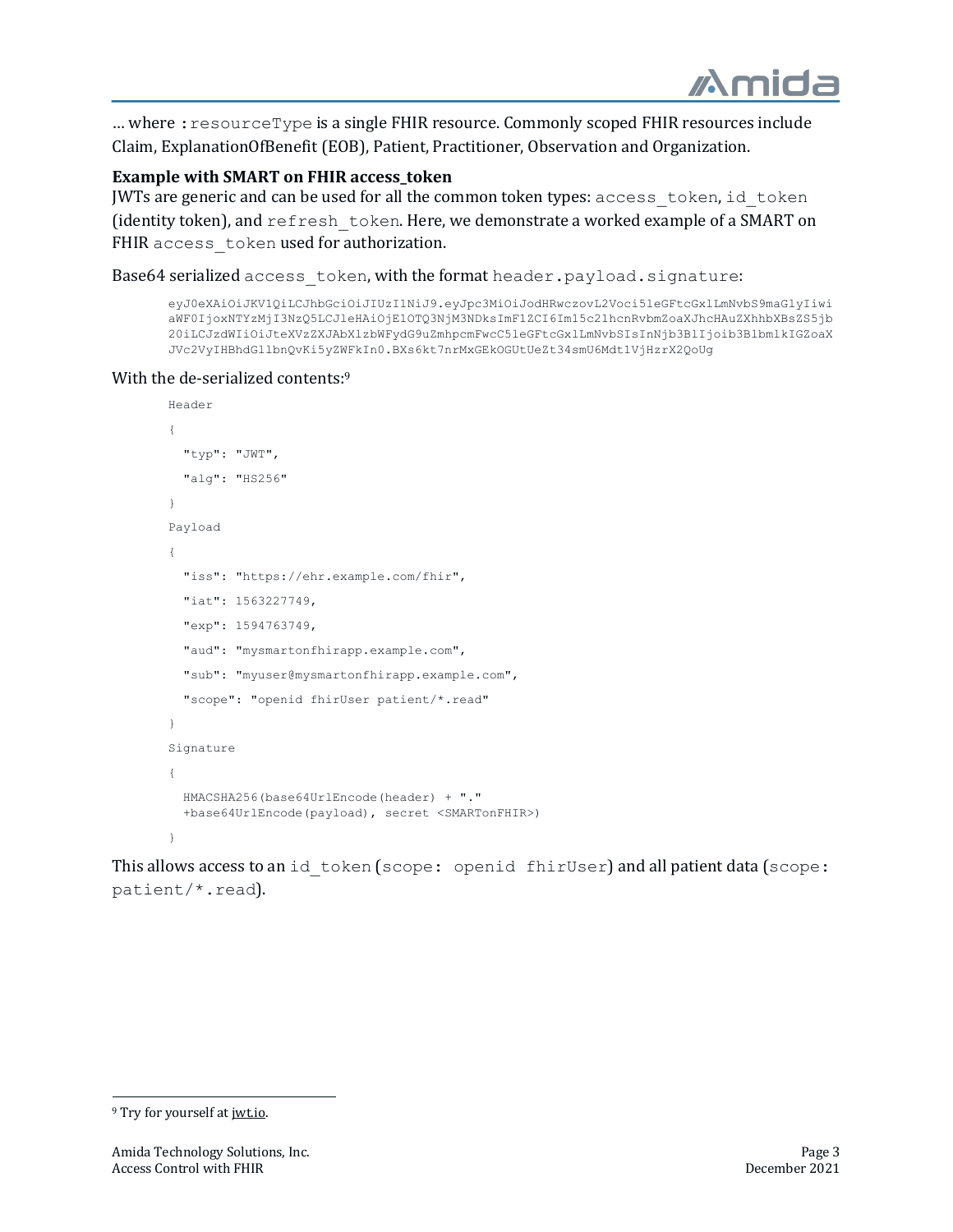# Limitations of SMART on FHIR

It is important to remember that the original Argonaut use cases for SMART on FHIR were connecting patient- and clinician-centric applications to EHRs. That initial scope has been clarified to include launch profiles (launched from within an EHR or standalone), online access, and offline access (allows refresh token requests).<sup>10</sup>

The needs of payers and the healthcare industry's transition toward value-based care (VBC) contracting are outside the scope of SMART on FHIR. VBC falls within the remit of the HL7 Da Vinci project,<sup>11</sup> whereas other payer-specific use cases may not have a designated project or working group. Payer use cases that overlap the patient- and practitioner-specific workflows envisaged by SMART on FHIR may be supported, but this must be evaluated on a case-by-case basis.

These overlapping use cases require interaction with one record (personal health record) or a relatively small number of records (practitioner). Therefore, bulk transfer  $-$  e.g., provider-toprovider or provider-to-payer transactions with millions of records — are outside the scope of SMART on FHIR.

While simple queries are supported via GET requests with query parameters on resources,<sup>12</sup> and across resources via the Search resource type,<sup>13</sup> there is not yet a standard for complex queries with conditionals within FHIR or SMART on FHIR.<sup>14</sup>

SMART on FHIR relies upon RBAC at the FHIR resource level of detail. It allows permissioning by resource type - e.g., patient/Patient.read vs. patient/AllergyIntolerance.read. FHIR has a security model that includes designations for business-, individual-, and patientsensitive data at the resource level. Neither FHIR nor SMART on FHIR specifies how to use these security designations. Further, SMART on FHIR does not allow restrictions based on attribute within a resource type  $-$  e.g., Patient.maritalStatus. Nor does it allow conditional restrictions by either resource or attribute  $-$  e.g., allow Medication if Medication.identifier is not protected.<sup>15</sup>

<sup>&</sup>lt;sup>10</sup> SMART on FHIR is a major building block in the emerging ecosystem for clinical workflow integration. Third-party implementation guides for Clinical Decision Support (CDS) hooks and FHIRcast build upon SMART on FHIR to allow realtime in-EHR messaging and synchronization across applications within a clinician workflow.

<sup>11</sup> http://www.hl7.org/about/davinci/index.cfm

<sup>12</sup> http://hl7.org/fhir/patient.html#search

<sup>13</sup> http://hl7.org/fhir/search.html

<sup>&</sup>lt;sup>14</sup> The authors are unaware of a method for querying FHIR servers with COL directly. FHIR search does not support Clinical Quality Language (CQL) queries; however, there is a reference implementation that uses CQL (and FHIRPath, basically XML XPath for FHIR) on FHIR bundles (https://github.com/cqframework/cql-exec-fhir).

<sup>15</sup> Protections are often used on medications prescribed for HIV, mental health and substance use disorders, because the medication implies a specific (potentially stigmatizing) condition. For example, from an unprotected medication record of Zubsoly, one could imply that the patient is in a drug treatment program for opioid addiction.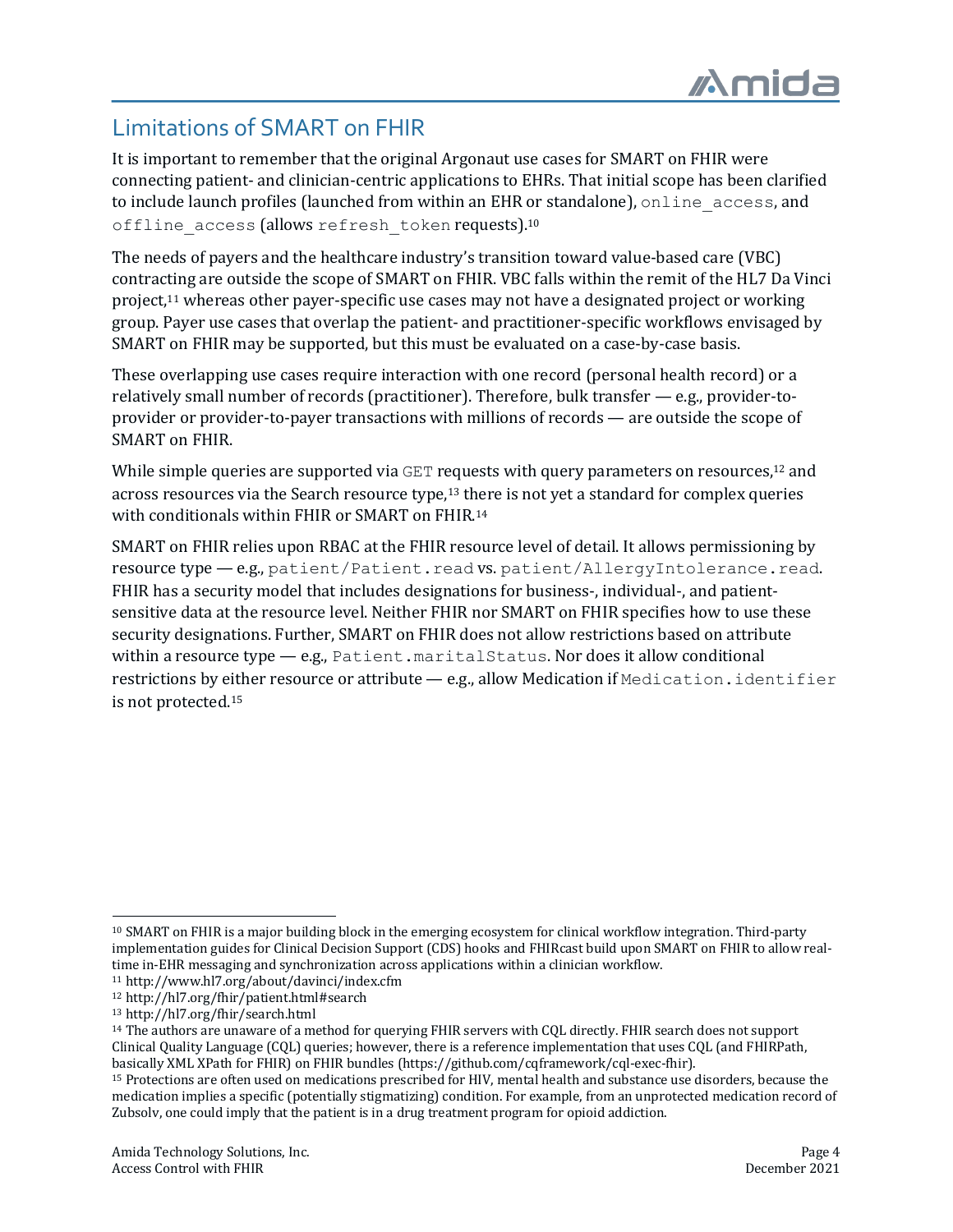# Attribute-Based Access Control

Attribute-based access control (ABAC) grants rights to the user via policies. Policies are almost always at the attribute level and usually allow conditional statements — e.g., allow <X> if <Y>). eXtensible Access Control Markup Language (XACML) is the de facto standard policy language. Because XACML is cumbersome to write directly, policies are in practice authored with a GUI editor<sup>16</sup> or transpiled from pseudocode such as Abbreviated Language for Authorization (ALFA).<sup>17</sup>

To the best of our knowledge, there is no reference implementation for ABAC with FHIR.<sup>18</sup> FHIR does provide the Security resource type and SecurityLabel concept, which could be used in an ABAC control flow. Indeed, the FHIR R4 documentation for SecurityLabel explicitly states, "Local agreements and implementation profiles for the use [of] security labels should describe how the security labels connect to the relevant consent and policy statements."<sup>19</sup>

Additionally, an AuditEvent resource type<sup>20</sup> is available to maintain an access control log, which is a feature of all mainstream ABAC solutions. Both Security and AuditEvent are at trial use in FHIR R4.

FHIR usually relies on an implementation guide to specify CodableConcepts and ValueSets specific to an application or localization. For example, the US Core implementation guide provides resource profiles with localization to US Office of the National Coordinator for Health IT (ONC) guidelines.<sup>21</sup> Security differs in that it relies directly upon the Healthcare Privacy and Security Classification System (HCS) for the five supported security labels. We suspect this choice was made because, while the label categories are enumerated by HCS, their highly localized use would make an implementation guide rather narrow in scope.

As of R4, security labels are ascribed in the metadata of resources.

```
 "resource": {
      "id": "1",
      "meta": {
        "security": [{system, code, display}, ...]
 }
    }
```
<sup>&</sup>lt;sup>16</sup> XACML editors from WSO2 and Axiomatics are proprietary. The open source UMU XACML Editor has not been updated since 2013 (https://sourceforge.net/projects/umu-xacmleditor/).

<sup>&</sup>lt;sup>17</sup> ABAC vendor Axiomatics donated ALFA, originally a proprietary language, to the OASIS XACML Technical Committee in 2014. Unfortunately, while the ALFA standard is technically "open," implementations to author and transpile ALFA have restrictive licenses imposed by Axiomatics. For example, the Eclipse plugin for ALFA is restricted to non-commercial use (https://www.axiomatics.com/alfa/).

<sup>&</sup>lt;sup>18</sup> In 2017, the US Substance Abuse and Mental Health Services Administration (SAMHSA) developed the open-source Consent2Share (https://github.com/bhits/consent2share) patient consenting application using ONC Data Segmentation for Privacy (DS4P) guidelines. The documentation for a piece of middleware (https://github.com/bhits-dev/contexthandler), which connects the Policy Enforcement Point (PEP) and Policy Decision Point (PDP), says, "As an alternative, this API can also be configured to retrieve XACML policies from a FHIR server." The Consent2Share application was last updated in September 2018 and does not appear to be actively maintained. Our presumption is that Consent2Share is restricted to resource-level policies. In any case, the implementation details of how the application handles FHIR resource-level access control could be instructive when architecting an ABAC solution for FHIR.

<sup>19</sup> https://www.hl7.org/fhir/security-labels.html

<sup>20</sup> https://www.hl7.org/fhir/auditevent.html

<sup>&</sup>lt;sup>21</sup> Specifically, the ONC US Core Data for Interoperability (USCDI) and ONC Common Clinical Data Set (CCDS).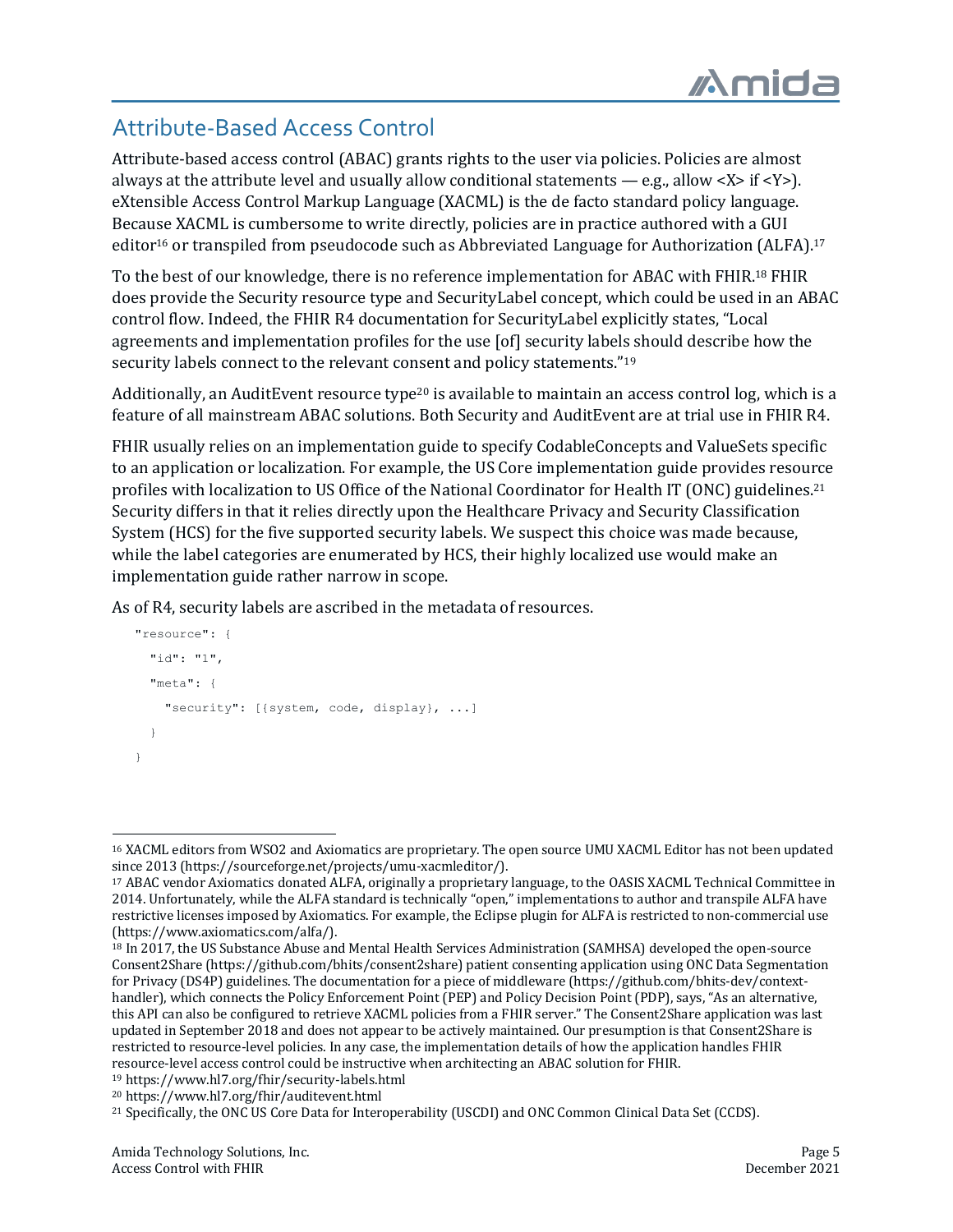



*Figure* **1** – *ABAC* schematic that highlights the relationship between the client application, Policy *Enforcement Point (PEP), Policy Decision Point (PDP), and resource server. The Policy Information Point* (PIP) and Policy Administration Point (PAP) are not shown.

Indeed, SecurityLabel can only be applied to the entire resource, not to individual attributes. For example, the Medication resource for the antidepressant Lexapro could have a SecurityLabel applied  $-$  e.g., Sensitivity Category, MH (mental health information sensitivity). This use of SecurityLabel is appropriate because each of a patient's medications are separate resources.

However, because most FHIR resource attributes do not allow arbitrary metadata (for example, in the Medication resource type, there is nowhere within Medication.identifier or Medication.code to append meta.security), there is currently no supported way to encode attribute-level security labels.

```
{
   "resourceType": "Medication",
   "identifier": [{ Identifier }], // Business identifier
   "code": { CodeableConcept }, // Taxonomy codes
 …
\mathbf{I}
```
As of FHIR R4, SecurityLabel has no facility for conditionality  $-$  e.g., allow access IF.

Broadly, ABAC on FHIR could be encoded within FHIR objects or outside FHIR objects. Within FHIR objects, the most obvious paths forward are encoding security labels for attributes within resource.meta or using a new FHIR resource type. Security labels within the FHIR resource metadata are advantageous because they would be sent with the resource by default at exchange. For example, a hypothetical Patient.meta.security.attributes.gender could encode a Sensitivity Category (GENDER: gender and sexual orientation information sensitivity) specific to gender identity, rather than covering the entire Patient resource. The downside of this approach is